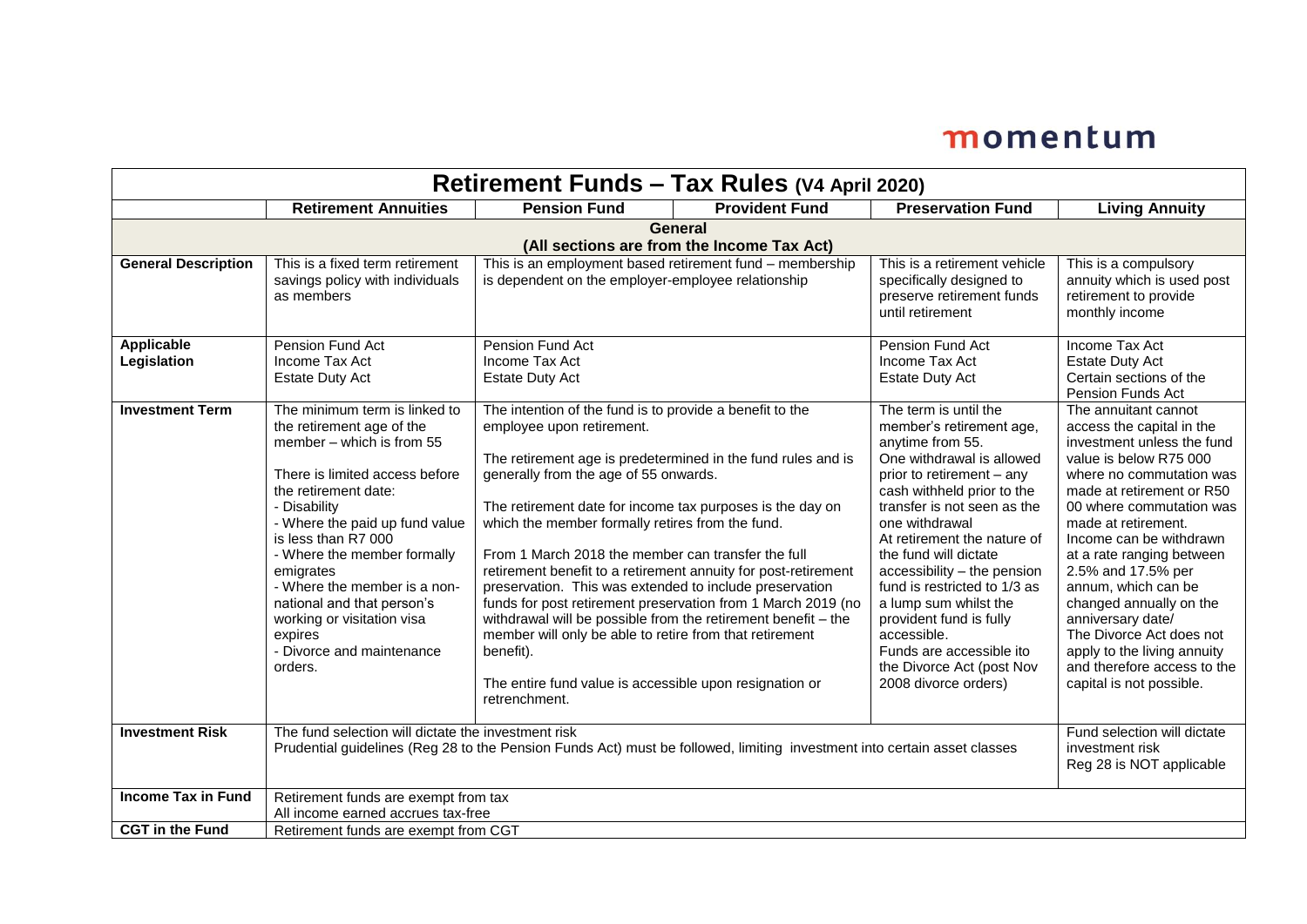|                                                              | <b>Retirement Annuities</b>                                                                                                                                                                                                                                                                                                                                                                                                                                                                                                                                                                                                                                                                                                                                                                                                         | <b>Pension Fund</b> | <b>Provident Fund</b> | <b>Preservation Fund</b> | <b>Living Annuity</b>                                                                                                                                                                                                                                                                                                                                                                                                                                                                                                                                         |  |
|--------------------------------------------------------------|-------------------------------------------------------------------------------------------------------------------------------------------------------------------------------------------------------------------------------------------------------------------------------------------------------------------------------------------------------------------------------------------------------------------------------------------------------------------------------------------------------------------------------------------------------------------------------------------------------------------------------------------------------------------------------------------------------------------------------------------------------------------------------------------------------------------------------------|---------------------|-----------------------|--------------------------|---------------------------------------------------------------------------------------------------------------------------------------------------------------------------------------------------------------------------------------------------------------------------------------------------------------------------------------------------------------------------------------------------------------------------------------------------------------------------------------------------------------------------------------------------------------|--|
| <b>Dividends</b><br><b>Withholding Tax in</b><br><b>Fund</b> | Retirement funds are exempt from South African DWT.<br>Where international funds are selected, the foreign fund may withhold foreign DWT as legislated in that particular jurisdiction.                                                                                                                                                                                                                                                                                                                                                                                                                                                                                                                                                                                                                                             |                     |                       |                          |                                                                                                                                                                                                                                                                                                                                                                                                                                                                                                                                                               |  |
| <b>Estate Duty</b>                                           | Retirement funds are not included in the dutiable estate for estate duty purposes                                                                                                                                                                                                                                                                                                                                                                                                                                                                                                                                                                                                                                                                                                                                                   |                     |                       |                          |                                                                                                                                                                                                                                                                                                                                                                                                                                                                                                                                                               |  |
| <b>Estate Duty and</b><br>disallowed<br>contributions        | Where a person dies after 1 October 2019, the portion of the disallowed contributions that was taken into account in terms of paragraph 5 of the Second<br>Schedule of the Income Tax Act, when determining the taxable lump sum in respect of a death benefit so received by a beneficiary, will be included as<br>property in the dutiable estate of the deceased. This applies in respect of all disallowed contributions accumulated from 1 March 2015.                                                                                                                                                                                                                                                                                                                                                                         |                     |                       |                          |                                                                                                                                                                                                                                                                                                                                                                                                                                                                                                                                                               |  |
| <b>Protection against</b><br>creditors                       | During the lifetime of the member and whilst the funds are invested in the retirement fund, it is protected against the creditors<br>of the member<br>Once the member retires from the fund, any lump sum and income received from an annuity can be attached by the<br>member's creditors<br>Upon the death of the member prior to retirement, the retirement fund proceeds will be protected as long as there is a<br>dependant to receive the proceeds (dependants include the spouse, children and those that can prove financial dependency)<br>If the proceeds are payable to a nominated beneficiary (other than a dependant, as defined), the trustees will be obliged to<br>first settle any debts (insofar the aggregate liabilities exceed the aggregate assets in the estate) before making payment to<br>that nominee. |                     |                       |                          | During the lifetime of the<br>annuitant and whilst the<br>funds are in the living<br>annuity, the capital is<br>protected against the<br>creditors of the member,<br>however, the income can<br>be attached<br>Upon the death of the<br>annuitant, the fund value<br>will be protected against<br>the creditors of the<br>annuitant as long as there<br>is a nominated beneficiary<br>- if not and the capital is<br>paid to the deceased<br>estate as a lump sum, the<br>after tax lump sum will be<br>attachable by the creditors<br>of the deceased estate |  |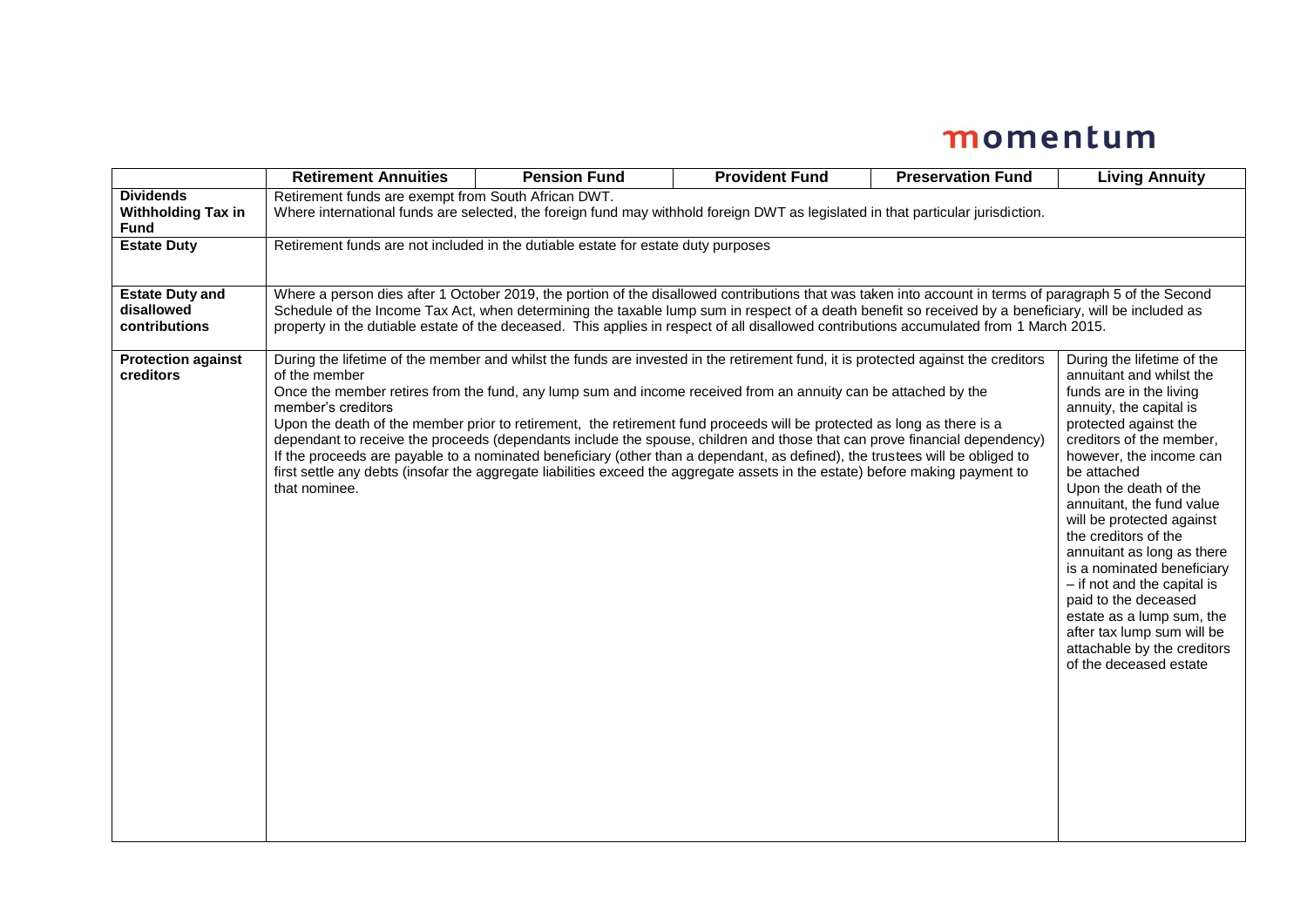|                                 | <b>Retirement Annuities</b>                                                                                                                                                                                                                                               | <b>Pension Fund</b>                                                                                                         | <b>Provident Fund</b> | <b>Preservation Fund</b>                              | <b>Living Annuity</b>                                      |  |  |
|---------------------------------|---------------------------------------------------------------------------------------------------------------------------------------------------------------------------------------------------------------------------------------------------------------------------|-----------------------------------------------------------------------------------------------------------------------------|-----------------------|-------------------------------------------------------|------------------------------------------------------------|--|--|
| <b>Contributions</b>            |                                                                                                                                                                                                                                                                           |                                                                                                                             |                       |                                                       |                                                            |  |  |
|                                 | (All sections are from the Income Tax Act)                                                                                                                                                                                                                                |                                                                                                                             |                       |                                                       |                                                            |  |  |
| <b>Employer</b>                 | Section 11(I) – total contribution is allowed as a tax deduction<br>Employer is obliged to add the contributions made to the employee's gross income as a fringe                                                                                                          |                                                                                                                             |                       | N/A                                                   | N/A                                                        |  |  |
|                                 | benefit                                                                                                                                                                                                                                                                   |                                                                                                                             |                       |                                                       |                                                            |  |  |
|                                 |                                                                                                                                                                                                                                                                           |                                                                                                                             |                       |                                                       |                                                            |  |  |
| <b>Employee</b>                 | All contributions, including those made to pension, provident and retirement annuity funds,<br>made by the employee and the employer (as long as it was added as a fringe benefit to the                                                                                  |                                                                                                                             |                       | Transfer from pension fund<br>to pension preservation | Transfer from retirement<br>fund to living annuity is tax- |  |  |
|                                 | gross income of the employee) will be deductible in terms of section 11F.                                                                                                                                                                                                 |                                                                                                                             |                       | fund or provident fund to                             | free                                                       |  |  |
|                                 |                                                                                                                                                                                                                                                                           | The deduction is limited to the lesser of: R350 000, OR 27.5% of the greater of remuneration<br>provident preservation fund |                       |                                                       |                                                            |  |  |
|                                 | (excl retirement fund and severance benefit lump sums) or taxable income (excl retirement<br>or pension preservation                                                                                                                                                      |                                                                                                                             |                       |                                                       |                                                            |  |  |
|                                 | fund is tax-free<br>fund or severance benefit lump sums, this retirement contribution and the deduction for                                                                                                                                                               |                                                                                                                             |                       |                                                       |                                                            |  |  |
|                                 | donations), OR taxable income (excl this retirement contribution and taxable capital gains).<br>Where the deduction is not allowed due to it being in excess of this limit, it will roll-over to the                                                                      |                                                                                                                             |                       |                                                       |                                                            |  |  |
|                                 |                                                                                                                                                                                                                                                                           | following year of assessment and be deductible in that following year as if it was made in that                             |                       |                                                       |                                                            |  |  |
|                                 | year - subject to the normal limits.                                                                                                                                                                                                                                      |                                                                                                                             |                       |                                                       |                                                            |  |  |
| <b>Proceeds upon Withdrawal</b> |                                                                                                                                                                                                                                                                           |                                                                                                                             |                       |                                                       |                                                            |  |  |
| When can                        | Withdrawal can be made:                                                                                                                                                                                                                                                   | Upon resignation from employment or retrenchment                                                                            |                       | One lump sum withdrawal                               | Withdrawal can be made:                                    |  |  |
| withdrawal be<br>made?          | -If fund value in registered                                                                                                                                                                                                                                              |                                                                                                                             |                       | is allowed prior to                                   | -No upfront lump sum                                       |  |  |
|                                 | fund is below R7 000<br>-If the member is no longer a                                                                                                                                                                                                                     |                                                                                                                             |                       | retirement                                            | taken and fund value less<br>than R75 000, or              |  |  |
|                                 | tax resident                                                                                                                                                                                                                                                              |                                                                                                                             |                       |                                                       | -Upfront lump sum taken                                    |  |  |
|                                 | If a non-national member's                                                                                                                                                                                                                                                |                                                                                                                             |                       |                                                       | and fund value is less than                                |  |  |
|                                 | visa expires                                                                                                                                                                                                                                                              |                                                                                                                             |                       |                                                       | R50 000                                                    |  |  |
| Taxable party in the            | Divorces prior to 13 September 2007 - where the accrual takes place after 1 March 2009, no tax is payable<br>N/A                                                                                                                                                          |                                                                                                                             |                       |                                                       |                                                            |  |  |
| event of divorce                | Divorces post 13 September 2007 - the non-member spouse be liable as per the table below                                                                                                                                                                                  |                                                                                                                             |                       |                                                       |                                                            |  |  |
| <b>Taxation of lump</b>         | Taxable lump sum is determined by deducting the following from the withdrawal lump sum:                                                                                                                                                                                   |                                                                                                                             |                       |                                                       |                                                            |  |  |
| sum                             | -Contributions that did not qualify as a tax deduction, previously taxed divorce awards that were transferred to an approved retirement fund, any previously                                                                                                              |                                                                                                                             |                       |                                                       |                                                            |  |  |
|                                 | taxed transfer amounts to the retirement fund and pre-1998 amounts transferred from a public sector fund.                                                                                                                                                                 |                                                                                                                             |                       |                                                       |                                                            |  |  |
|                                 | - Any amount transferred from this retirement fund from which the withdrawal is made, to another approved retirement fund;<br>Plus: All withdrawal lump sums previously received (the tax paid on these withdrawal amounts will be deducted from this calculated amount). |                                                                                                                             |                       |                                                       |                                                            |  |  |
|                                 | The taxable lump sum will be taxed in terms of the following table:                                                                                                                                                                                                       |                                                                                                                             |                       |                                                       |                                                            |  |  |
|                                 | <b>Rate of Tax</b><br>Taxable income from lump sum benefit                                                                                                                                                                                                                |                                                                                                                             |                       |                                                       |                                                            |  |  |
|                                 | R0-R25 000                                                                                                                                                                                                                                                                |                                                                                                                             | Nil                   |                                                       |                                                            |  |  |
|                                 | R25 001 - R660 000<br>18% of taxable income exceeding R25 000                                                                                                                                                                                                             |                                                                                                                             |                       |                                                       |                                                            |  |  |
|                                 | R660 001 - R990 000<br>R114 300 plus 27% of the amount exceeding R660 000                                                                                                                                                                                                 |                                                                                                                             |                       |                                                       |                                                            |  |  |
|                                 | R990 001 and above<br>R203 400 plus 36% of the amount exceeding R990 000                                                                                                                                                                                                  |                                                                                                                             |                       |                                                       |                                                            |  |  |
|                                 |                                                                                                                                                                                                                                                                           |                                                                                                                             |                       |                                                       |                                                            |  |  |